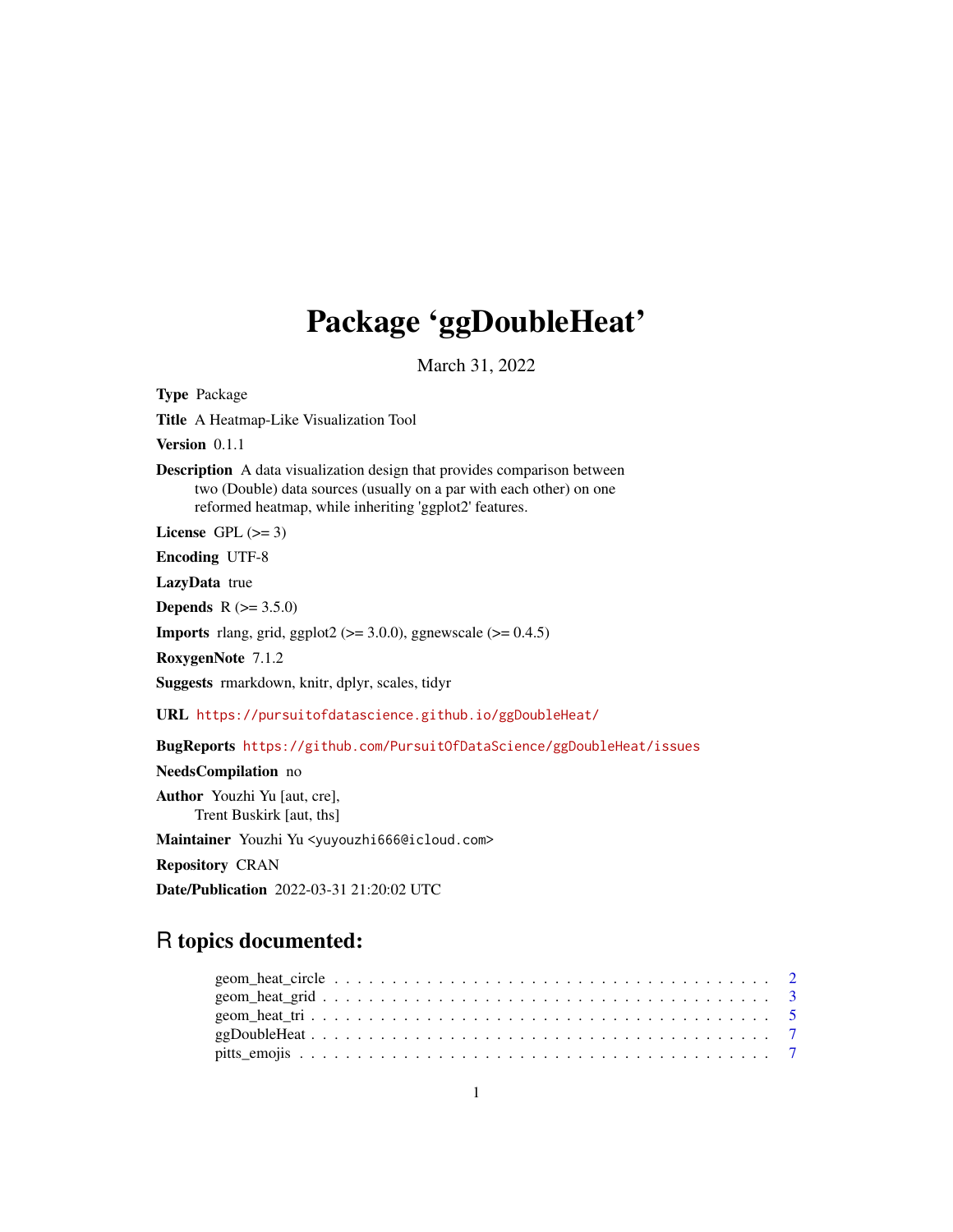<span id="page-1-0"></span>

| Index |  |  |  |  |  |  |  |  |  |  |  |  |  |  |  |  |  |
|-------|--|--|--|--|--|--|--|--|--|--|--|--|--|--|--|--|--|

geom\_heat\_circle *Heatcircle*

## Description

The heatcircle geom is used to create the two concentric circles that use luminance to show the values from two sources on the same plot.

#### Usage

```
geom_heat_circle(
 outside,
 outside_name = NULL,
 outside_colors = c("#FED7D8", "#FE8C91", "#F5636B", "#E72D3F", "#C20824"),
 inside,
 inside_name = NULL,
 inside_colors = c("gray100", "gray85", "gray50", "gray35", "gray0"),
 r = 3,
  ...
)
```
## Arguments

| outside       | The column name for the outside portion of heatcircle.                                                                                                    |
|---------------|-----------------------------------------------------------------------------------------------------------------------------------------------------------|
| outside_name  | The label name (in quotes) for the legend of the outside rendering. Default is<br>NULL.                                                                   |
|               | outside_colors A color vector, usually as hex codes.                                                                                                      |
| inside        | The column name for the inside portion of heatcircle.                                                                                                     |
| inside_name   | The label name (in quotes) for the legend of the inside rendering. Default is<br>NULL.                                                                    |
| inside_colors | A color vector, usually as hex codes.                                                                                                                     |
| r             | The value that controls how large of the inside portion with respect to the outside<br>one. When r is larger, the inside get smaller. Default value is 3. |
| $\cdots$      | $\ldots$ accepts any arguments scale_fill_gradientn() has.                                                                                                |

## Value

A heatcircle comparing two data sources.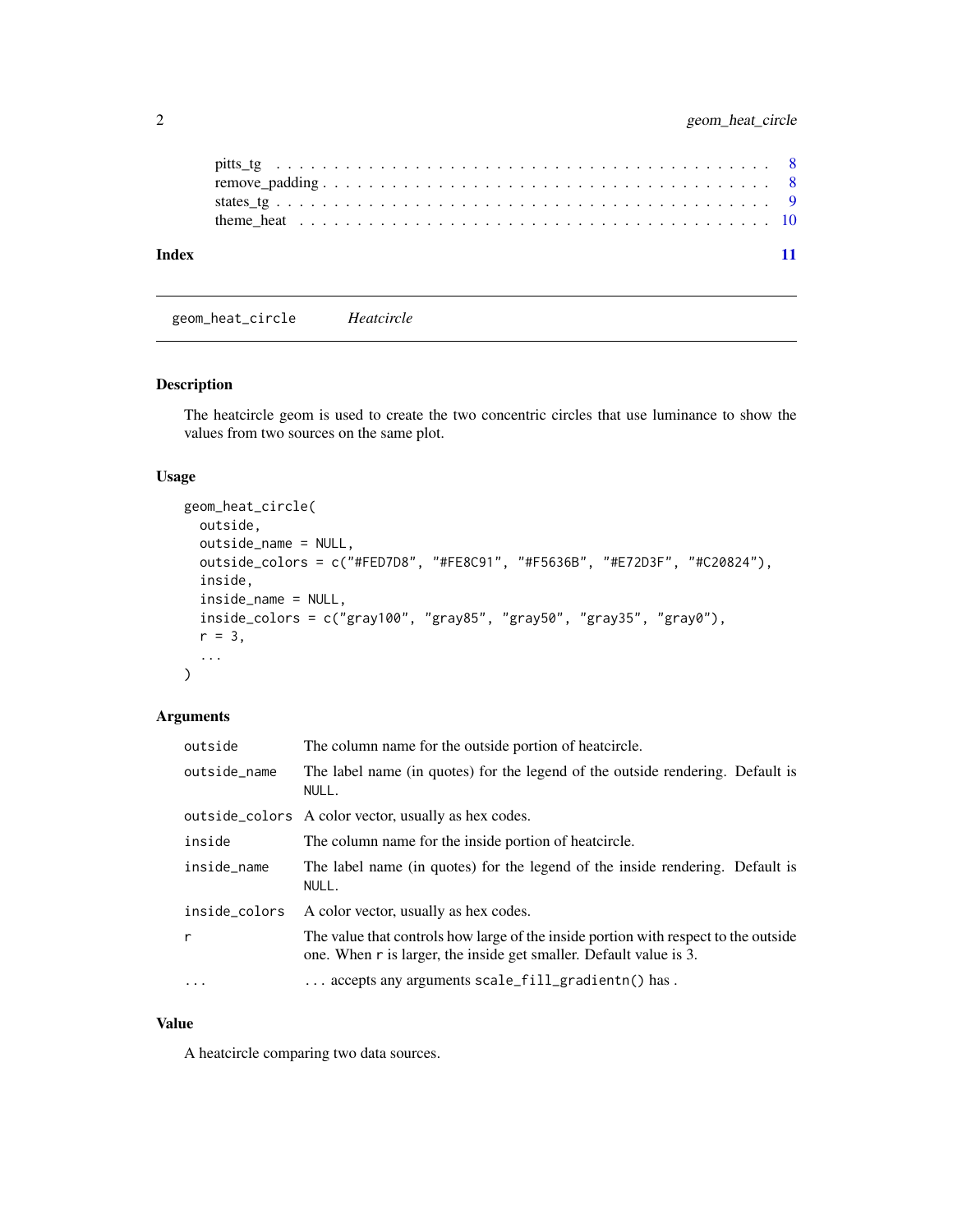## <span id="page-2-0"></span>geom\_heat\_grid 3

#### Examples

```
# heatcircle with categorical variables only
library(ggplot2)
data \leq data.frame(x = rep(c("a", "b", "c"), 3),
                  y = rep(c("d", "e", "f"), 3),outside_values = rep(c(1,5,7),3),
                   inside_values = rep(c(2,3,4),3))ggplot(data, aes(x,y)) +geom_heat_circle(outside = outside_values,
                 inside = inside_values)
# Making the inside smaller by setting r to be larger.
ggplot(data, aes(x,y)) +geom_heat_circle(outside = outside_values,
                 inside = inside_values,
                r = 5# heatcircle with numeric variables only
data \leq data.frame(x = rep(c(1, 2, 3), 3),
                  y = rep(c(1, 2, 3), 3),outside_values = rep(c(1,5,7),3),
                   inside_value = rep(c(2,3,4),3))ggplot(data, aes(x,y)) +geom_heat_circle(outside = outside_values,
                 inside = inside_values)
# heatcircle with a mixture of numeric and categorical variables
data <- data.frame(x = rep(c("a", "b", "c"), 3),
                  y = rep(c(1, 2, 3), 3),outside_values = rep(c(1,5,7),3),inside_value = rep(c(2,3,4),3))ggplot(data, aes(x,y)) +
geom_heat_circle(outside = outside_values,
                 inside = inside_values)
```
geom\_heat\_grid *Heatgrid*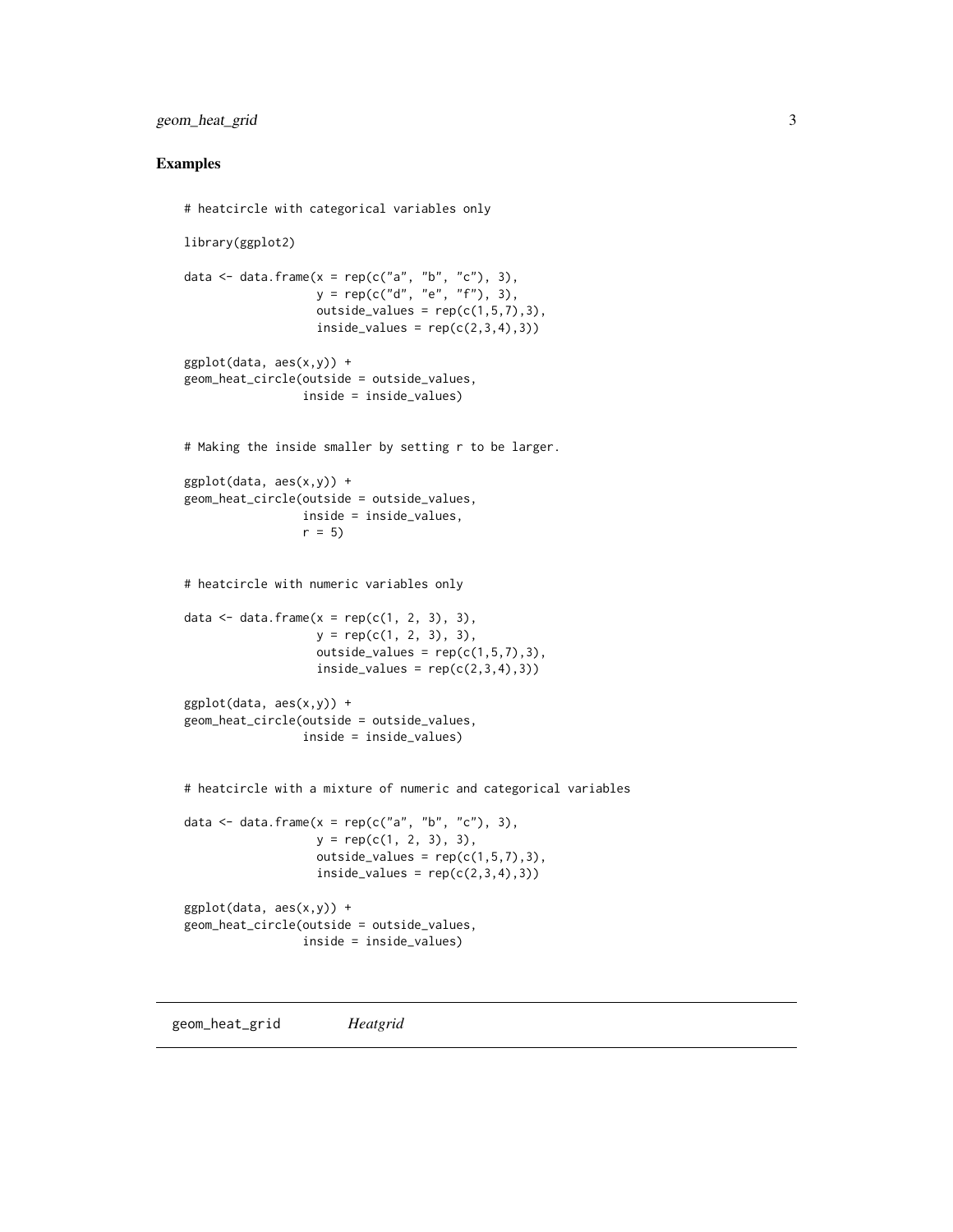## Description

The heatgrid geom is used to create a modified heat map that uses luminance to show the values from two sources on the same plot.

## Usage

```
geom_heat_grid(
 outside,
 outside_name = NULL,
  outside_colors = c("#FED7D8", "#FE8C91", "#F5636B", "#E72D3F", "#C20824"),
  inside,
  inside_name = NULL,
  inside_colors = c("gray100", "gray85", "gray50", "gray35", "gray0"),
  r = 3,
  ...
\mathcal{L}
```
## Arguments

| outside       | The column name for the outside portion of heatgrid.                                                                                                      |
|---------------|-----------------------------------------------------------------------------------------------------------------------------------------------------------|
| outside_name  | The label name (in quotes) for the legend of the outside rendering. Default is<br>NULL.                                                                   |
|               | outside_colors A color vector, usually as hex codes.                                                                                                      |
| inside        | The column name for the inside portion of heatgrid.                                                                                                       |
| inside_name   | The label name (in quotes) for the legend of the inside rendering. Default is<br>NULL.                                                                    |
| inside_colors | A color vector, usually as hex codes.                                                                                                                     |
| r             | The value that controls how large of the inside portion with respect to the outside<br>one. When r is larger, the inside get smaller. Default value is 3. |
| $\ddots$      | $\ldots$ accepts any arguments scale_fill_gradientn() has.                                                                                                |

#### Value

A heatgrid comparing two data sources.

## Examples

```
# heatgrid with categorical variables only
```

```
library(ggplot2)
```

```
data \leq data.frame(x = rep(c("a", "b", "c"), 3),
                   y = rep(c("d", "e", "f"), 3),
                  outside_values = rep(c(1,5,7),3),inside_value = rep(c(2,3,4),3))
```
 $ggplot(data, aes(x,y)) +$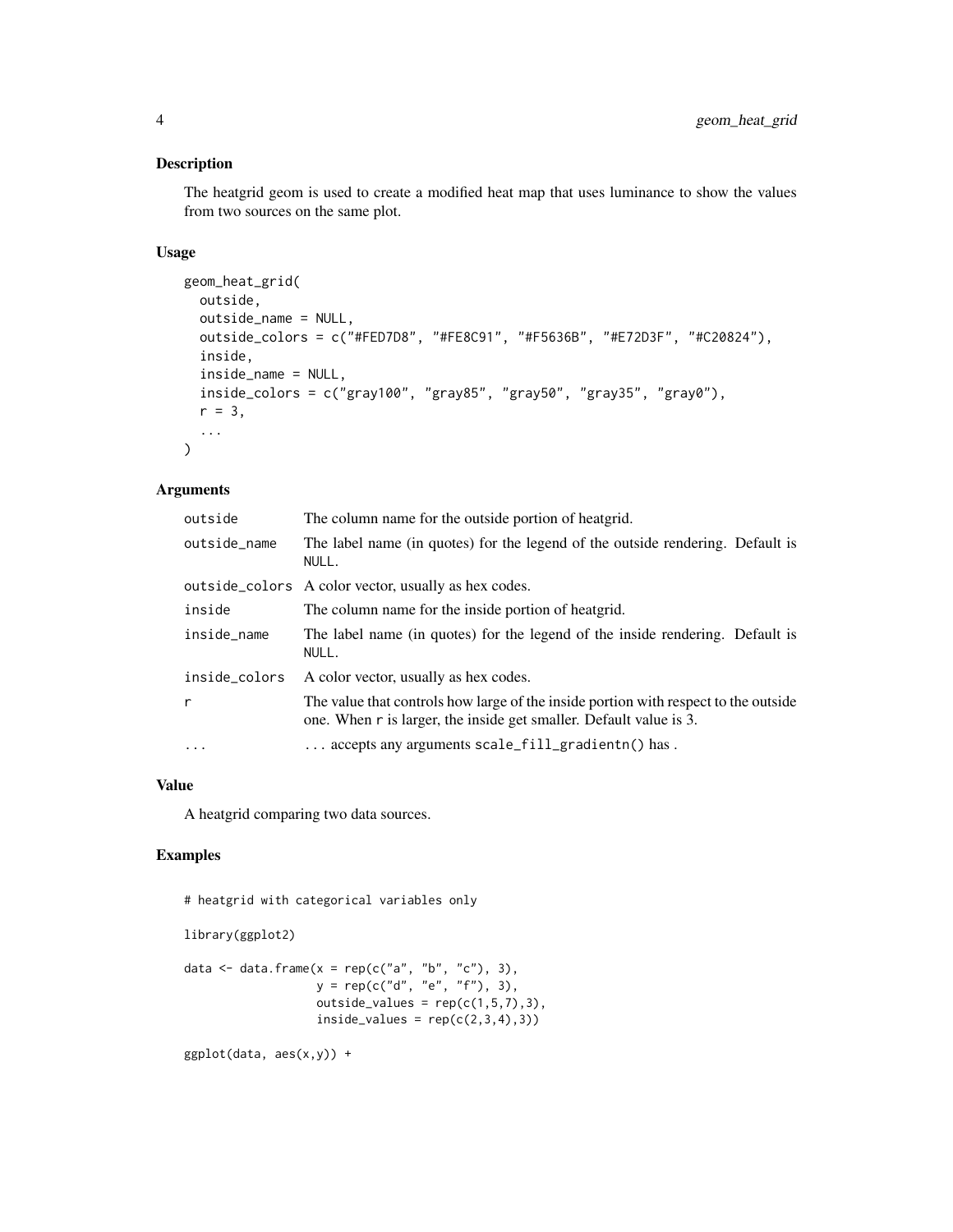```
geom_heat_grid(outside = outside_values,
               inside = inside_values)
# Making the inside smaller by setting r to be larger.
ggplot(data, aes(x,y)) +
geom_heat_grid(outside = outside_values,
              inside = inside_values,
              r = 5# heatgrid with numeric variables only
data \leq data.frame(x = rep(c(1, 2, 3), 3),
                  y = rep(c(1, 2, 3), 3),outside_values = rep(c(1,5,7),3),inside_value = rep(c(2,3,4),3))ggplot(data, aes(x,y)) +
geom_heat_grid(outside = outside_values,
               inside = inside_values)
# heatgrid with a mixture of numeric and categorical variables
data \leq data.frame(x = rep(c("a", "b", "c"), 3),
                   y = rep(c(1, 2, 3), 3),outside_values = rep(c(1,5,7),3),inside_value = rep(c(2,3,4),3))ggplot(data, aes(x,y)) +
geom_heat_grid(outside = outside_values,
              inside = inside_values)
```
geom\_heat\_tri *Heattriangle*

#### Description

The heattriangle geom is used to create the two triangles split by a diagonal line of a rectangle that use luminance to show the values from two sources on the same plot.

#### Usage

```
geom_heat_tri(
  lower,
  lower_name = NULL,
```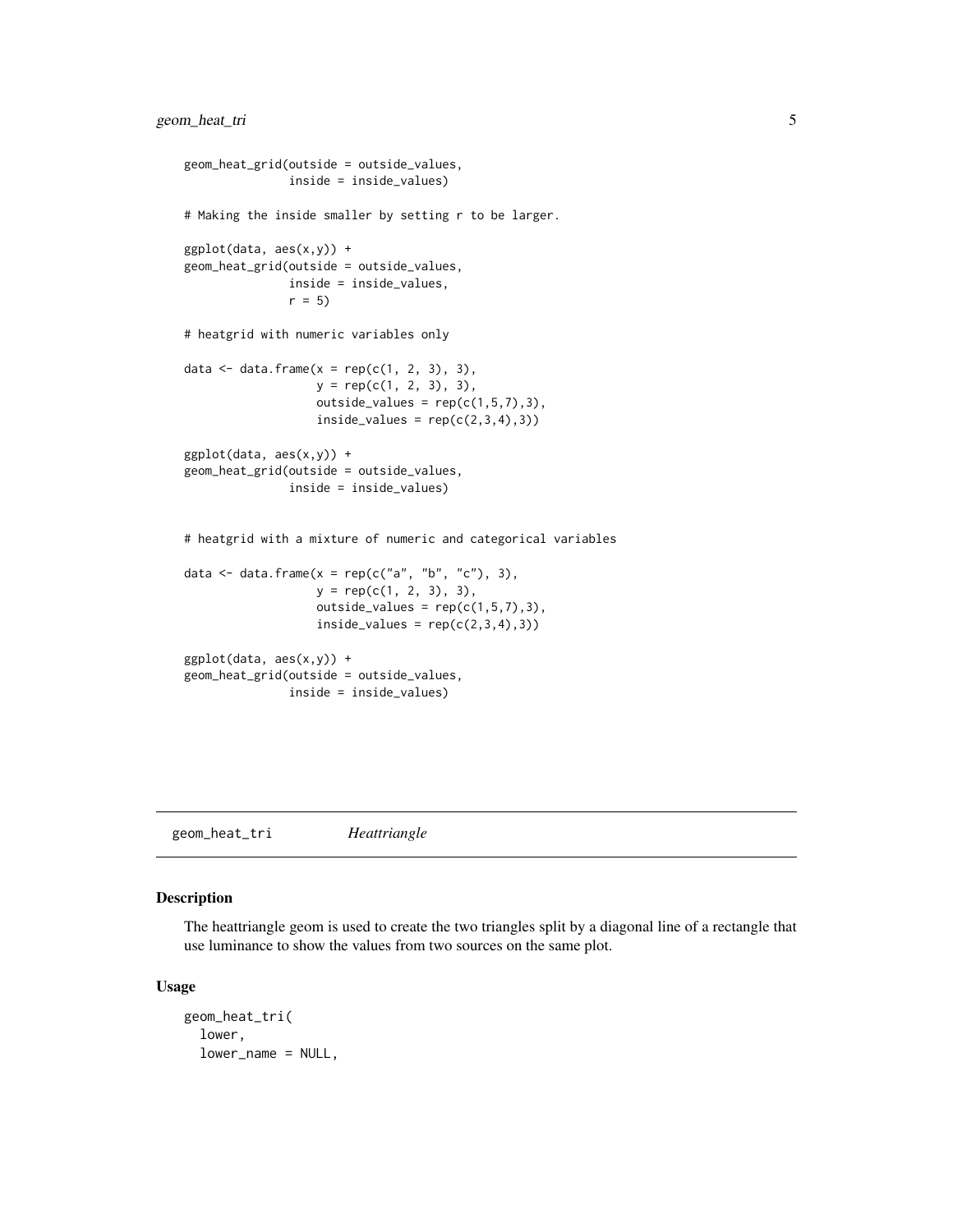```
lower_colors = c("#FED7D8", "#FE8C91", "#F5636B", "#E72D3F", "#C20824"),
upper,
upper_name = NULL,
upper_colors = c("gray100", "gray85", "gray50", "gray35", "gray0"),
...
```
#### Arguments

 $\mathcal{L}$ 

| lower        | The column name for the lower portion of heattriangle.                                |  |
|--------------|---------------------------------------------------------------------------------------|--|
| lower_name   | The label name (in quotes) for the legend of the lower rendering. Default is<br>NULL. |  |
| lower_colors | A color vector, usually as hex codes.                                                 |  |
| upper        | The column name for the upper portion of heattriangle.                                |  |
| upper_name   | The label name (in quotes) for the legend of the upper rendering. Default is<br>NULL. |  |
| upper_colors | A color vector, usually as hex codes.                                                 |  |
| $\cdots$     | $\ldots$ accepts any arguments scale_fill_gradientn() has.                            |  |

#### Value

A heattriangle with the main diagonal split by a line within each unit.

### Examples

# heattriangle with categorical variables only

```
library(ggplot2)
data \leq data.frame(x = rep(c("a", "b", "c"), 3),
                   y = rep(c("d", "e", "f"), 3),
                  lower_values = rep(c(1,5,7),3),upper_values = rep(c(2,3,4),3))ggplot(data, aes(x,y)) +geom_heat_tri(lower = lower_values, upper = upper_values)
# heatcircle with numeric variables only
data \leq data.frame(x = rep(c(1, 2, 3), 3),
                  y = rep(c(1, 2, 3), 3),lower_values = rep(c(1,5,7),3),upper_values = rep(c(2,3,4),3))ggplot(data, aes(x,y)) +geom_heat_tri(lower = lower_values, upper = upper_values)
```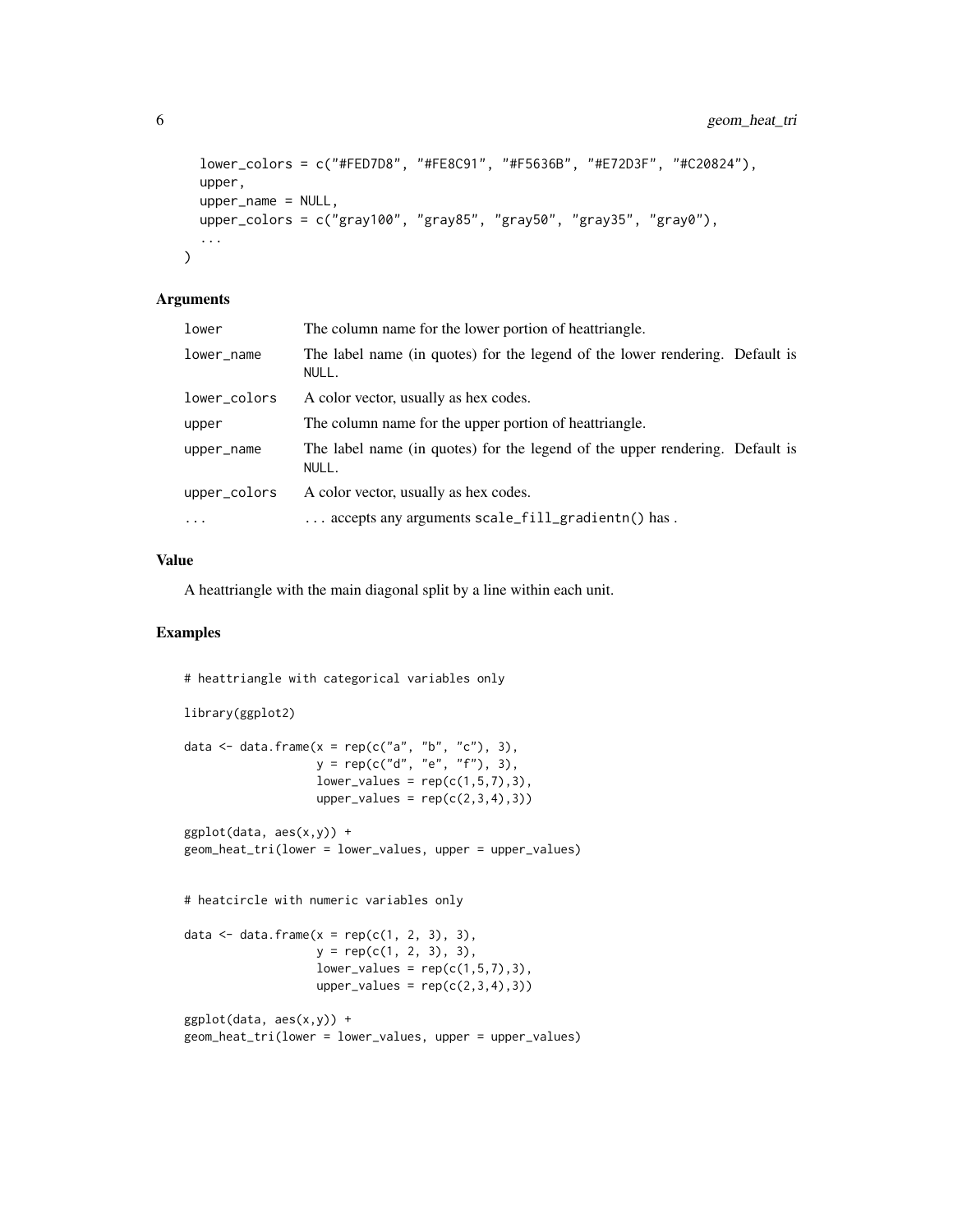<span id="page-6-0"></span># heatcircle with a mixture of numeric and categorical variables

```
data <- data.frame(x = rep(c("a", "b", "c"), 3),
                  y = rep(c(1, 2, 3), 3),lower_values = rep(c(1,5,7),3),upper_values = rep(c(2,3,4),3))ggplot(data, aes(x,y)) +
```

```
geom_heat_tri(lower = lower_values, upper = upper_values)
```
ggDoubleHeat *ggDoubleHeat: Data visualization for two sources*

#### **Description**

ggDoubleHeat, which is a ggplot2 extension, provides visualization for a reformed heatmap. Instead of facetting heatmaps by data sources, they can be combined together for making one single heatmap, generated by geom\_heat\_\*() functions built in the package. Prior to using the package, users should load ggplot2.

#### ggDoubleHeat functions

All functions in the package are named as geom\_heat\_ $\star$ (), making the naming convention consistent. Also, the arguments for functions are relatively similar, although with slight variations due to where a specific argument will connect to the position of the rendering plot. Users should reference the documentation and possibly run examples presented in the help file when trying to understand what each argument means visually.

pitts\_emojis *Popular Emojis*

#### Description

The most popular Emoji of a given week in a given category from the Meltwater Tweet sample. They can be rendered by using "richtext" with annotate().

#### Usage

```
pitts_emojis
```
#### Format

An object of class character of length 270.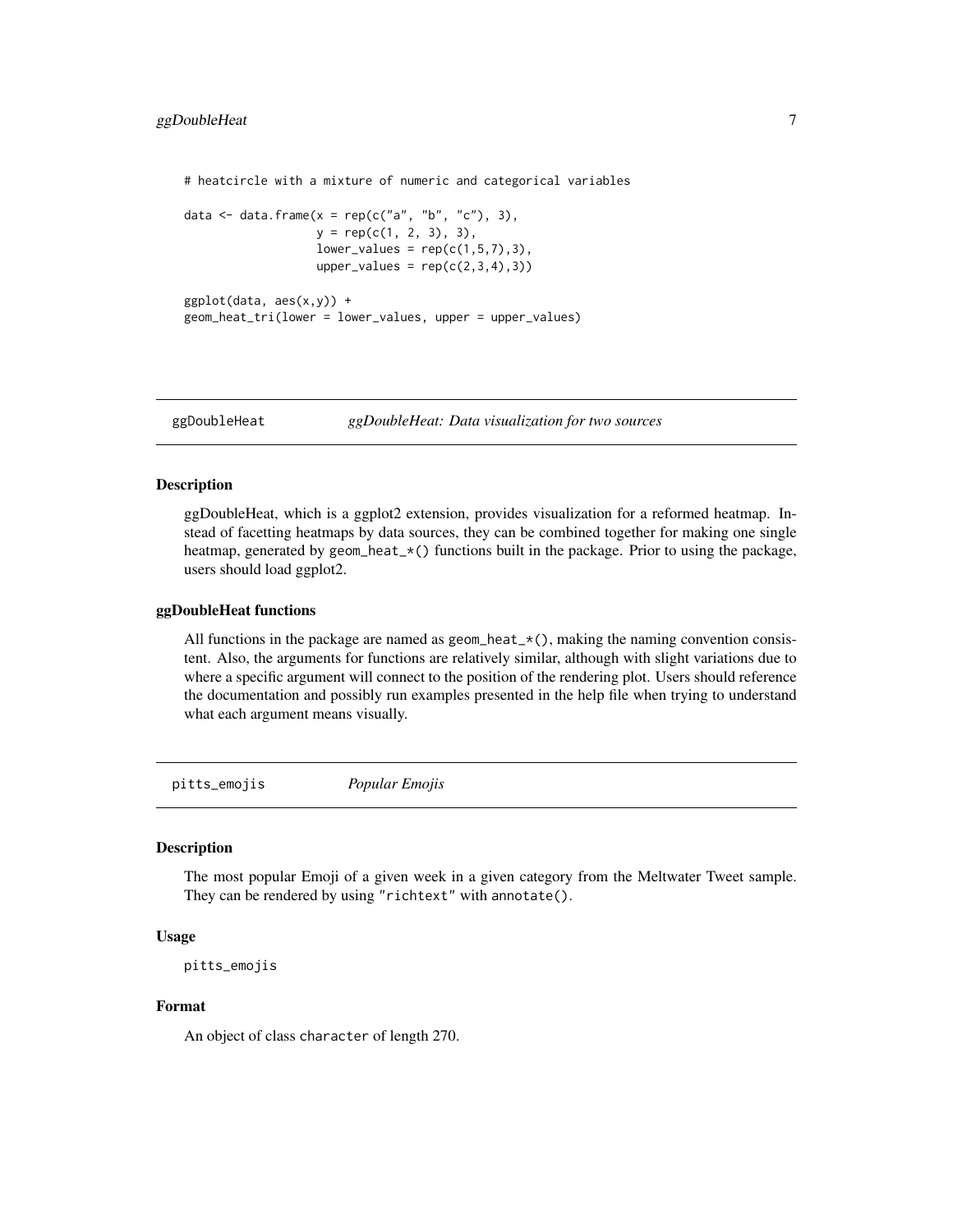<span id="page-7-0"></span>

#### Description

A data set containing the 30-week incidence rates of COVID related categories from week 1 starting from June 1, 2020 to week 30 that ended in the last Sunday of the year in Pittsburgh Metropolitan Statistical Area (MSA). The data columns are introduced below. One quick note about the columns of the data set: week\_start as a column is present in the data set for illustration purposes, reminding users what week column is. In other words, it does not participate any visualization.

#### Usage

pitts\_tg

#### Format

A data frame with 270 rows and 6 columns:

msa Metropolitan statistical area (Pittsburgh only).

week week 1 to week 30.

week\_start The Monday date of the week started.

category 9 Covid-related categories in total.

**Twitter** weekly tweets percentage  $(\%)$  in the MSA falling into each category.

Google weekly Google search percentage (%) in the MSA falling into each category.

#### Source

Just like states\_tg, Google is processed from Google Health API, and Twitter from Meltwater, a Twitter vendor. Both data sources are processed by the authors of the package.

remove\_padding *Remove ggplot2 default padding*

## Description

The default ggplot2 plots give certain amount of padding for both continuous and discrete variables. Due to this padding, it makes the plots generated from 'geom\_heat\_\*()' look like there is something missing. Depends on users' preference, they can remove the "empty space" by using this function. The only thing users need to figure out is whether the 'x' and 'y' scales are continuous or discrete.

#### Usage

remove\_padding( $x = "c", y = "d", ...$ )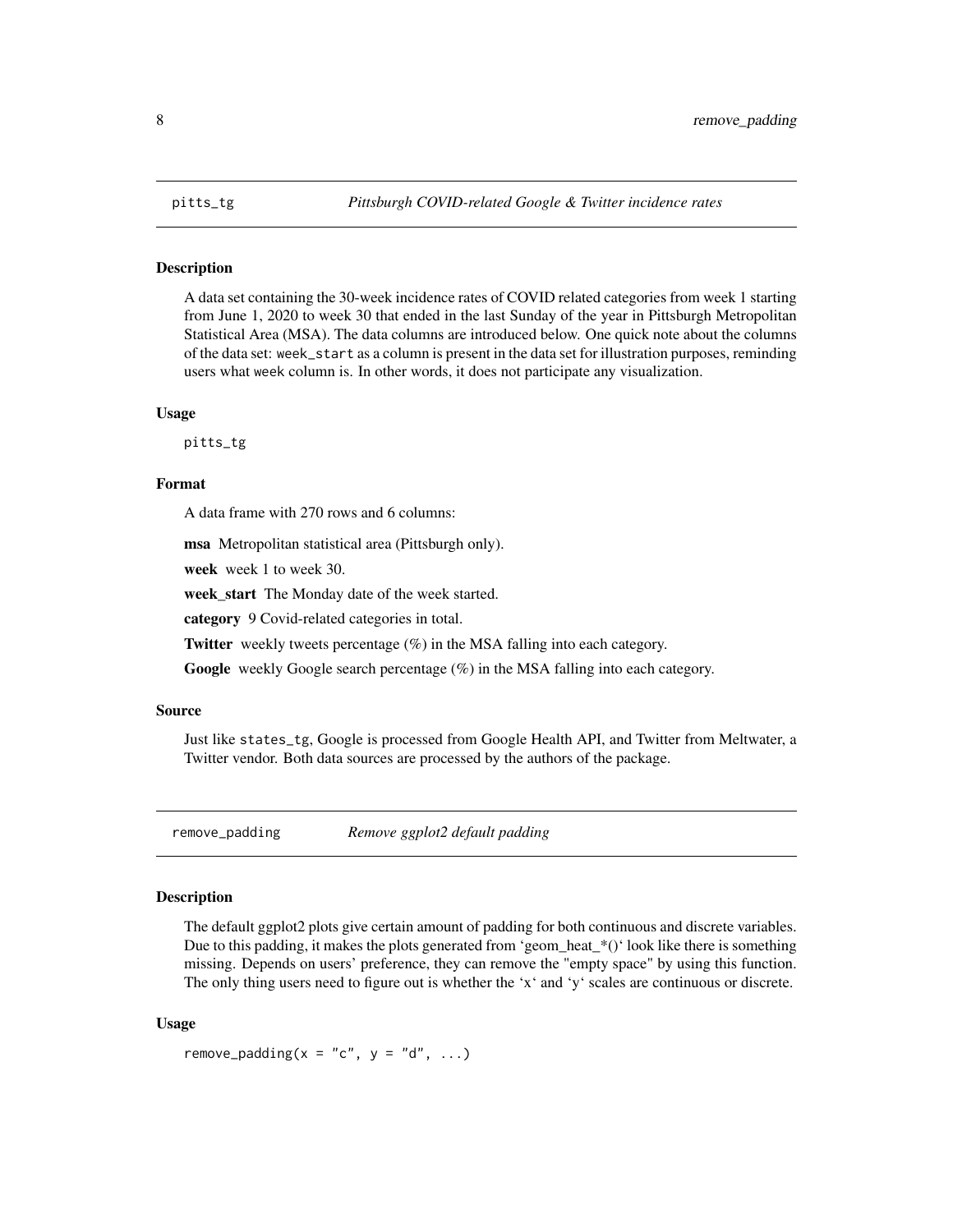#### <span id="page-8-0"></span>states\_tg 9

#### Arguments

|                         | x-axis scale, if it is continuous scale, input "c"; discrete, "d". |
|-------------------------|--------------------------------------------------------------------|
|                         | y-axis scale, if it is continuous scale, input "c"; discrete, "d". |
| $\cdot$ $\cdot$ $\cdot$ | $\cdots$                                                           |

#### Value

remove\_padding

states\_tg *States' COVID-related Google & Twitter incidence rates*

#### Description

A data set containing the 30-week incidence rates of COVID related categories from week 1 starting from June 1, 2020 to week 30 that ended in the last Sunday of the year in 4 states (Florida, Missouri, New York, and Texas). The data columns are introduced below. One quick note about the columns of the data set: week\_start as a column is present in the data set for illustration purposes, reminding users what week column is. In other words, it does not participate any visualization.

#### Usage

states\_tg

## Format

A data frame with 1116 rows and 6 columns:

state state

week week 1 to week 30.

week\_start The Monday date of the week started.

category 9 Covid-related categories in total.

Twitter weekly tweets percentage (%) in state falling into each category.

Google weekly Google search percentage (%) in state falling into each category.

#### Source

Just like pitts\_tg, Google is processed from Google Health API, and Twitter from Meltwater, a Twitter vendor. Both data sources are processed by the authors of the package.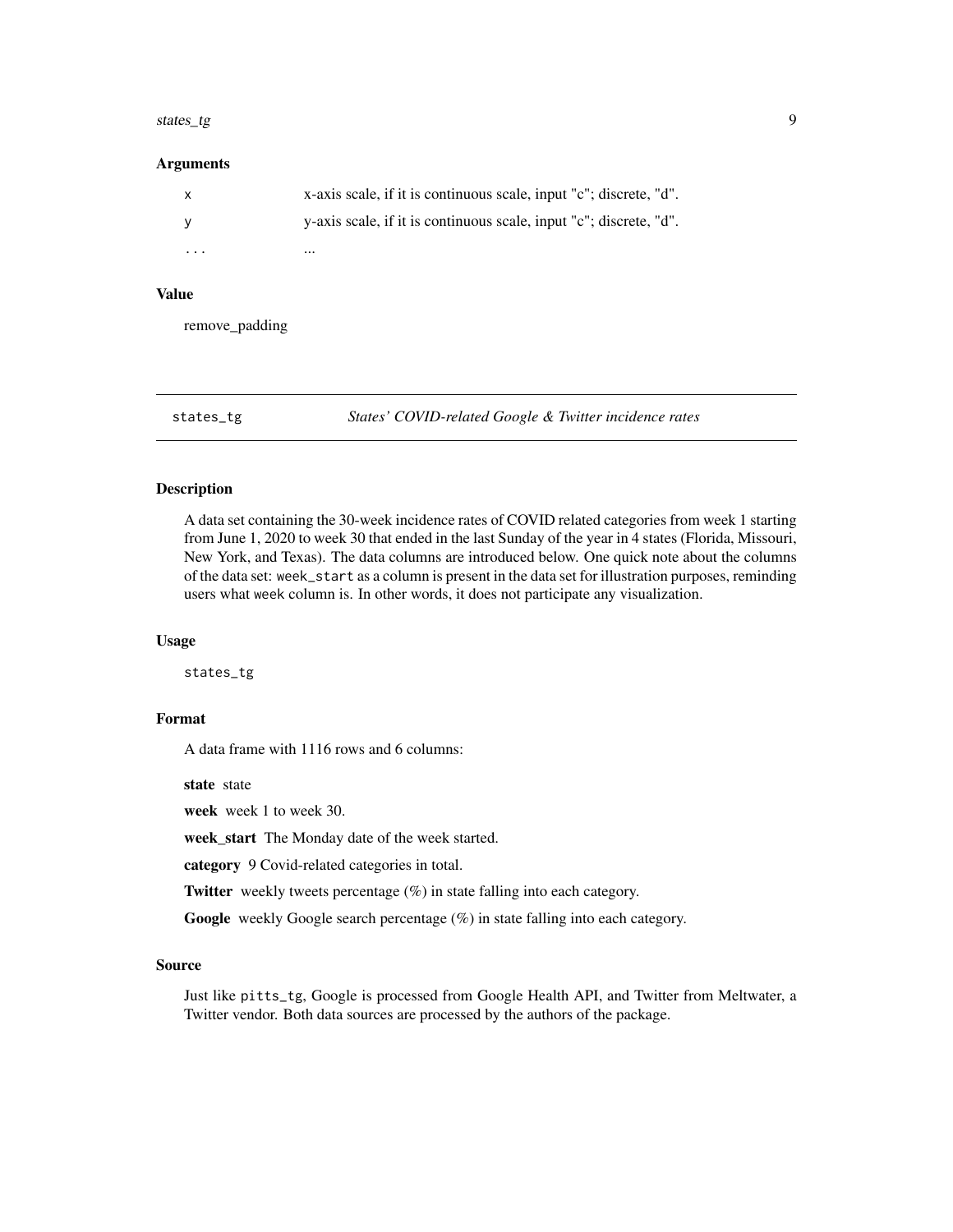<span id="page-9-0"></span>theme\_heat *Plot Themes*

## Description

Plot Themes

## Usage

```
theme_heat(
  base_size = 11,
  base_family = \overset{\prime}{''}",
  base_line_size = base_size/22,
  base_rect_size = base_size/22
\mathcal{L}
```
## Arguments

| base size   | base font size                             |
|-------------|--------------------------------------------|
| base_family | base font family                           |
|             | base_line_size base size for line elements |
|             | base_rect_size base size for rect elements |

## Value

Adding a heat theme to all plots generated by using the ggDoubleHeat package.